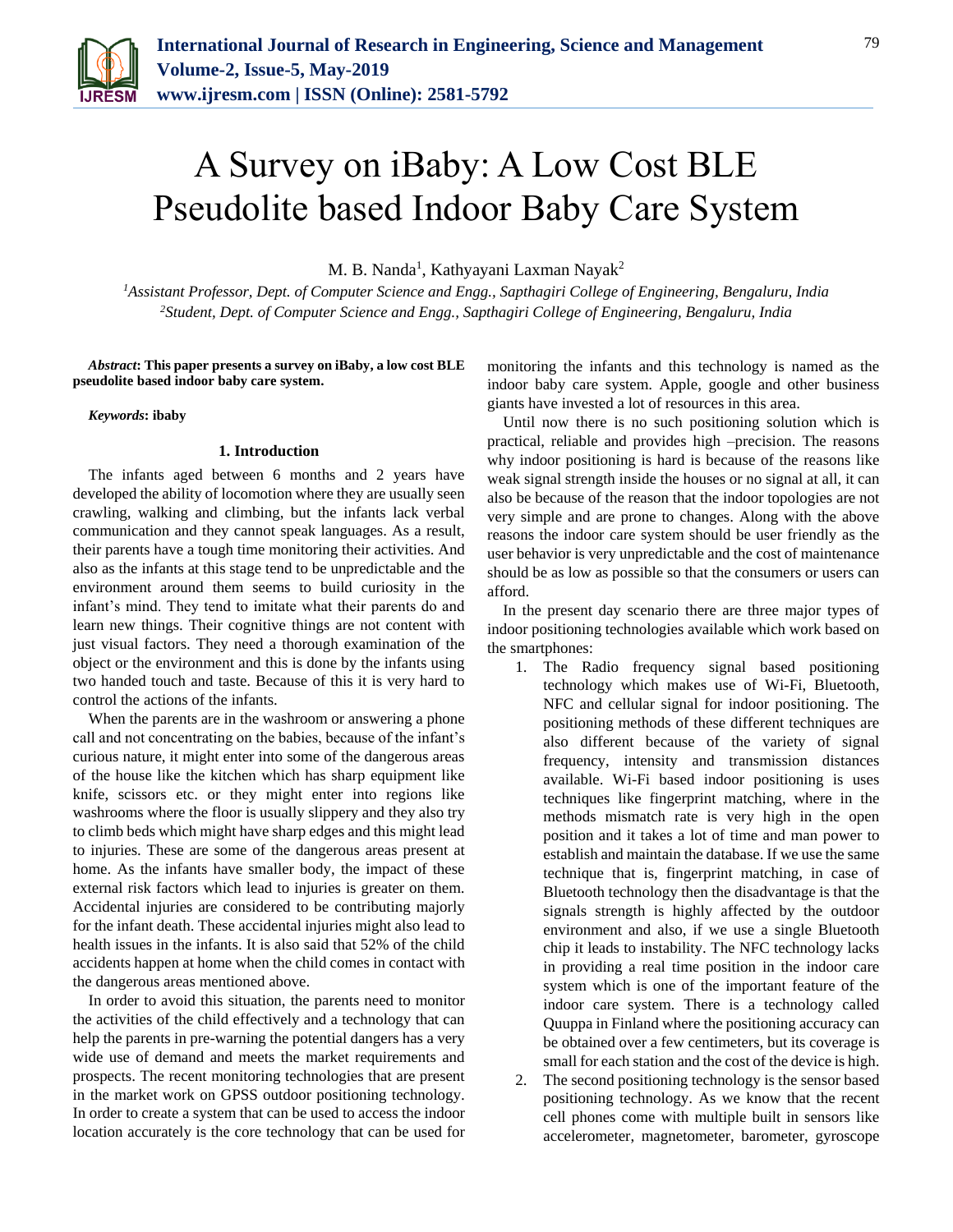

and so on. The sensors can be used to locate the actual position of the device. And this can be achieved by methods like Pedestrian Dead Reckoning, geomagnetic matching etc. These methods have problems like heading estimation, difficulty in building an accurate magnetic fingerprint database in practical applications. These methods are usually complex, they require a lot of power because of which the power consumption is very high and some of these methods require a large number of hardware equipment and facilities.

3. In the present time due to the increased storage and computational capabilities of the cell phone it is possible to fuse multiple location technologies on the cellphone platform. This is known as the multi-source fusion positioning technology. The most common methods are based on the filtering methods like particle filtering, Bayesian filtering and UKF.

Here by making use of Pseudolite base station, which has an MCU and Bluetooth Low Energy chip in combination with a navigation message and by making use of the mutli-source fusion positioning technology which can be used as a reliable indoor positioning technology suitable for usage by the public. By using this, a design for the indoor baby care system can be achieved. The location of the infant can be obtained accurately and hence it effectively reduces the possibility of infant injuries.

#### **2. Literature survey**

BLE, abbreviated form of Bluetooth Low Energy is one of the protocols used in IoT technologies. This technology was developed by SIG. BLE is used because it is a low power and stateless protocol and it has low cost. It has less data throughput and low data rates as a downside which can be easily overcome by using multiple Bluetooth chips. A Pseudolite is obtained from two words combined together, which is pseudo and satellite. These are devices which are not exactly satellites but perform the functionalities commonly performed by the satellites. These Pseudolites are used to provide local ground based GPS provisioning. These are nothing but small transceivers.

# *A. Bluetooth Low Energy (BLE) crackdown using IoT. Crackdown of BLE protocol incorporated in IoT*

Internet of things or the IoT is a computing concept that describes how the devices are connected to the internet and each other. Every device or the 'thigs' in the internet of things has an IP address associated to them. These devices help in detecting, collecting, processing and exchanging the data. The framework of IT simple strives to connect every other thing with different things in the network. There is n number of protocols available for n different results. Depending on the requirements a person can use different protocols and technologies to connect to the internet, which is the main aim of any IoT technology. The 'things' in Internet of Things include device specific embedded

software, sensors, actuators and network supporting components. The IoT is used for establishing interaction between machines. The identification process can be done using technologies like RFID, sensor technology, wireless technologies or QR codes. There are many protocols used to establish communication between the devices incorporated in the network. Some of them are MQTT, CoAP, ZigBee, NFC and Bluetooth. The application of the IoT technology is plenty. It can be used in Home automation, Health Care, Environment monitoring, Transportation etc. BLE technology is used as one of the best options for communication with devices present in short range. It identifies the objects present in the radius and is known to it. It does so by advertising packet one per second which consumes less power [1].

*Disadvantage-* Even though BLE consumes low power and small form factor, the challenge is to achieve security and privacy. It has low bandwidth and limited storage. Testing more devices with BLE implementation will be challenging in the real world scenario.

## *B. Improving BLE based Localization Accuracy using Proximity Sensors.*

Bluetooth Low Energy systems are one of the most popular solutions used for indoor localization. Narrow band localization systems based on Bluetooth or Wi-Fi are amongst the most popular solutions for indoor positioning. One way of improving localization accuracy is to use hybrid positioning algorithms employing measurement data obtained with different techniques or independent systems. Proximity sensors can be an addition to the typical BLE infrastructure. They can be integrated with Bluetooth anchors or can be mounted separately in locations, where propagation conditions may be difficult. The results obtained by using hybrid algorithm are more accurate than those obtained only with BLE results [2].

*Disadvantage-* the accuracy might not be sufficient for some kinds of applications. Locations calculated with the proposed hybrid algorithms are closer and median trajectory error is dozen centimeters. It doesn't take the sensor's FoV into consideration.

# *C. Low-Cost, Non-Sensor-Equipped BLE Beacons to Track People's Movements*

A room level people tracking system, which is capable of determining people's movement is exceptionally useful in today's life. Knowing in which room the people are present has a variety of applications, and y using non-sensor BLE beacon this system becomes low-cost, easy to install and maintain. The BLE beacons broadcasts BLE advertisements when people are in motion. A beacon receiver which is installed at the door frame is used to determine the people who are entering, departing and passing by the room. It is based on the variations in the received signal strength over time.

*Disadvantage-* As non-sensor BLE is used the information like acceleration or direction is not provided. The walls of the room cause signal attenuation and reduce the signal strength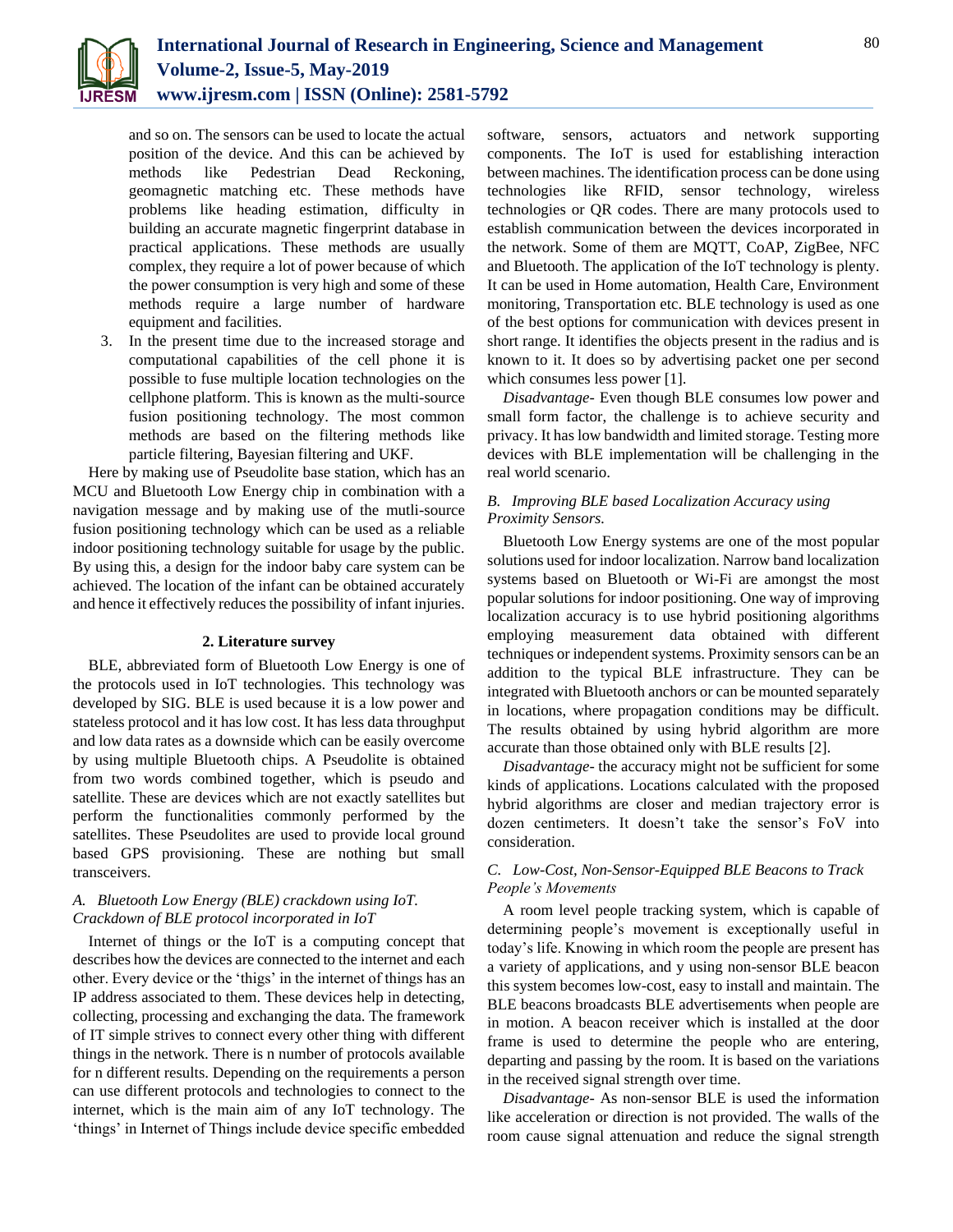

level of BLE advertisement that is, it is susceptible to obstructions.

## *D. Indoor Positioning with Pseudolites -The Effect of the Number of Receivers and Transmitters*

Pseudolite is expected to be one of the best solutions for indoor positioning because of its compatibility with GPS and its positioning accuracy. To avoid the problem of cycle slips, there are two possible methods; increasing transmitters, which is known as an effective way for outdoor GPS, and increasing receivers. In addition, Pseudolite has the potential to achieve centimeter-level positioning, which is equal to GPS carrier phase-based positioning. In addition, Pseudolite has the potential to achieve centimeter-level positioning, which is equal to GPS carrier phase-based positioning. By increasing the number of transmitters and receivers the number of observation equations is more than that of a single receiver. Compared to other technologies like wireless LAN (WLAN), RFID and ultra-wideband (UWB), the Pseudolite is compatible with GPS.

*Disadvantage-*This method of using multiple transceivers and receivers doesn't provide a direct solution to the cycle slip problem and also causes redundancy.

# *E. An Improved Pseudolite-Based Indoor Positioning System Compatible with GNSS*

In recent years, with the wide spread application of location based service (LBS), accurate user positioning information is required both indoors and outdoors. In an existing method, Pseudolites are set to simulate GNSS satellites and by processing the position output of GNSS receiver, user positions are then obtained. In an existing method, Pseudolites are set to simulate GNSS satellites and by processing the position output of GNSS receiver, user position are then obtained. Commonly Pseudolites generate and transmit GNSS-like signals. Since the Pseudolite positions cannot be transmitted in standard ephemeris format, GNSS-like signals should have different signal structure compared to real GNSS signals. These differences require firmware-level modifications of the common receiver, so such signal cannot be utilized by common receivers such as those in cellphone and other handheld devices. By taking the residual error of the receiver output into account, accurate results can be obtained in different situation.

*Disadvantage:* Major disadvantages are not determined in this approach.

#### **3. Methodology**

#### *A. System design*

#### *1) System overview*

The iBaby care system majorly consists of three components that is Pseudolite, server and client. Fig. 1. shows the system architecture. The Pseudolites are placed uniformly in the interior ceiling and its major functionality is to provide real time indoor high-precision location of the infant. Here the server is used to provide functionalities like data storage and web

interface using which the location of the client interface can be accessed. The client is divided into parent's client and the baby's client. The functionality of the parent's client is to display the indoor map; the real-time display of the baby's indoor location; the setting of the dangerous area; getting reminder messages when the baby enters into the dangerous area; the display of the baby's activity track in a certain period of time; the statistical analysis of the baby's activities. The function of baby's client is to get its own location; which is nothing but the location of the baby and send the result to the backend server.



## *2) Pseudolite*

The Pseudolites consist of two types of components which are, multiple Bluetooth chips and a MCU. Here more than one Bluetooth chip is used to overcome the instability that is caused due to the usage of a single Bluetooth chip. The component MCU acts as a coordinator and helps in coordinating the work done by the Bluetooth chips. Fig. 2, shows the iBaby Pseudolite prototype.



Fig. 2. iBaby Pseudolite protocol

When the Pseudolite works the RSSI is sent from the Bluetooth chips and by making use of the distance equation (eq1), the distance between the two Pseudolites can be calculated.

$$
d = 10^{(abs(RSSI)-A)/(10*n)} \tag{1}
$$

Here d represents the calculated distance between the Pseudolites, RSSI stands for received signal strength, A is the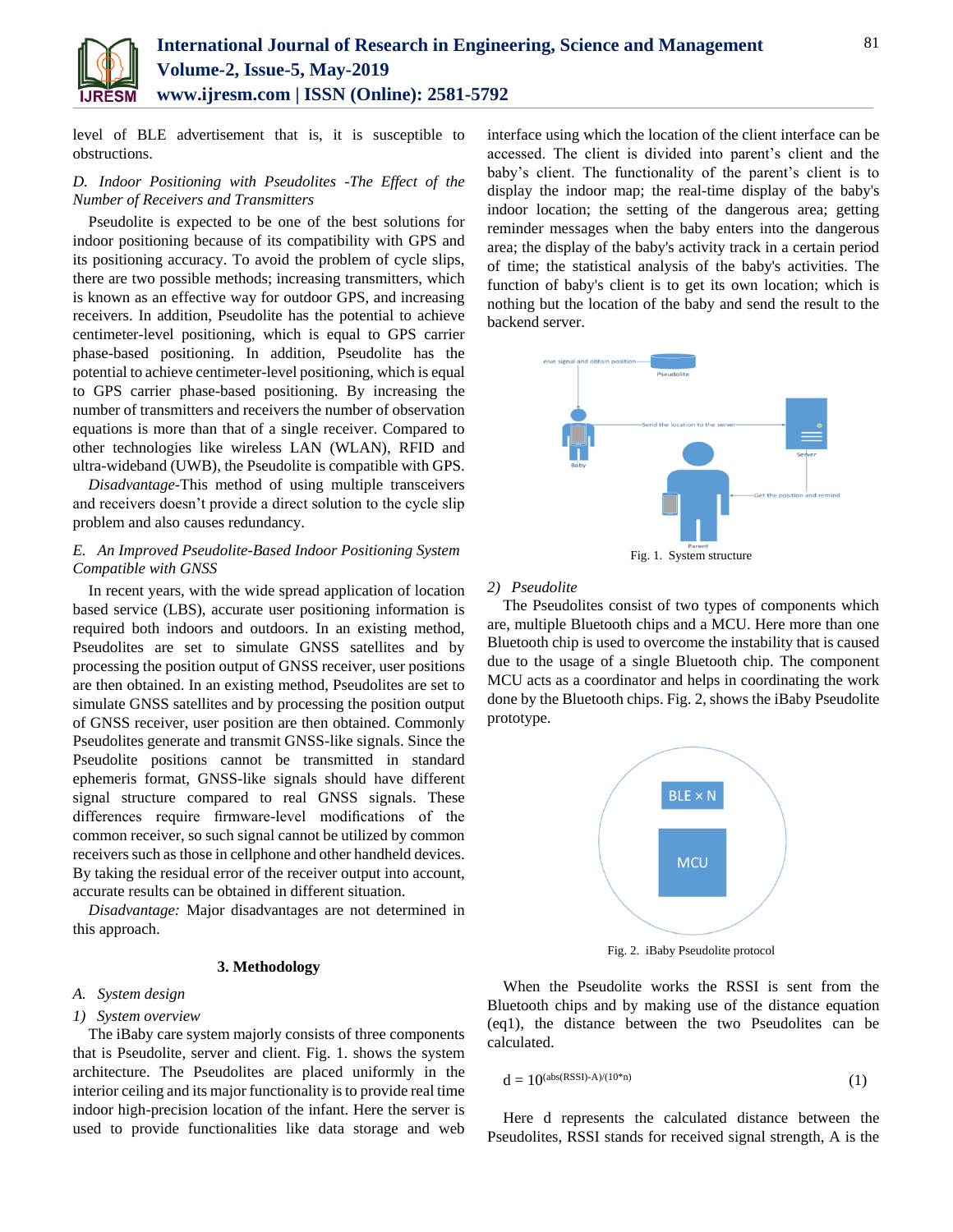

signal strength at one meter apart from the transmitter and receiver, and n is the environmental attenuation factor. Every single Bluetooth chip is calibrated in order to measure the distances accurately. Broadcasting is used to send the messages to the user and the information that is the navigation message is stored in the Bluetooth chip.

This navigation information is present in an encrypted format and if the user wants to access the information then that user can do so by decoding the message. The UKF contains the information such as set of Pseudolite distances navigation information, the velocity obtained from the phone and the previous positioning results. By making use of this data, we can get the position of a particular Pseudolite. The positioning accuracy of the Pseudolite obtained from experiments is shown to be 1mo. Fig. 3, shows the process of Pseudolite positioning.

API is accessed through Nginx and Gunicorn, and the result of the SQL operation on the table in the MySQL database inside the API is returned to the user.

# *4) Baby client*

An Android device is used as the baby client. This device is shaped either as a button hanging on the back of the baby or a bracelet that stays on hands or feet. This baby client has a Bluetooth receiver module for receiving the Bluetooth signals that are transmitted by the Pseudolite. After receiving the transmitted Bluetooth signal from the Pseudolite, it obtains the navigation information by decoding and later on calculates the location information which is sent to the server. This workflow is depicted in Fig. 5, as shown below.



Fig. 3. Positioning process

## *3) Server*

The server provides data storage and web interface. It uses Python language for setting up the web interface and services, the data is stored using MySQL and in order to improve server performance when using multi-threaded deployments, the server uses Gunicorn and finally to reverse the proxy or server load balancing Nginx is used. Fig. 4, shows the iBaby server's workflow.



Fig. 4. iBaby Server's workflow

After the user sends the request, the corresponding Web



Fig. 5. Baby client's workflow



Fig. 6. Baby client's interface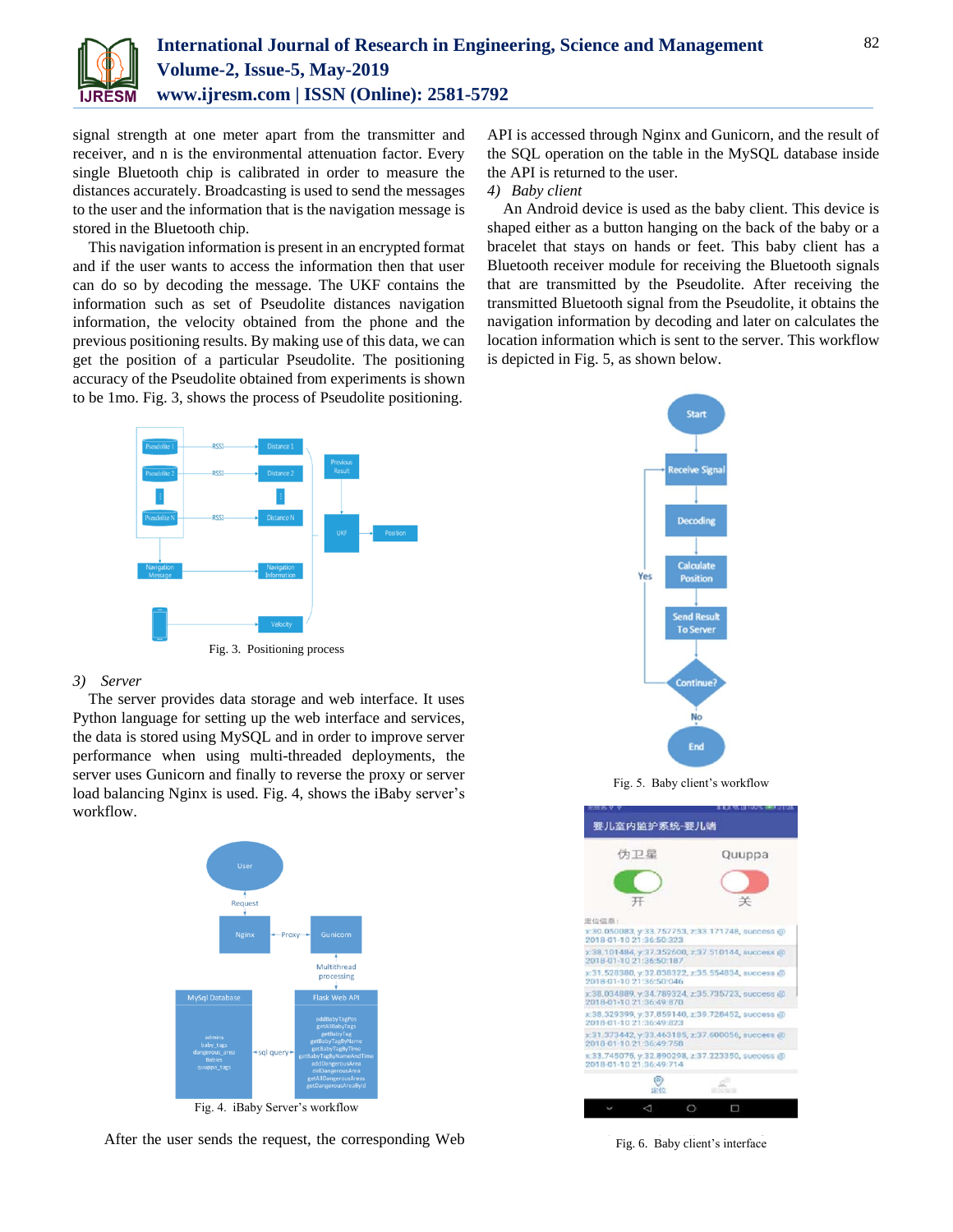

The system simulation uses an Android phone as the baby client. Here both Pseudolite and Quuppa are joined for comparison purpose. Fig. 5, shows the baby client interface. Quuppa is a costly when compared to a Pseudolite.

### *5) Parent client*

A common Android phone is used as the hardware by the parent client. The parent is required to set the dangerous areas beforehand. When this parent client works, the location information is obtained from the server after decoding the navigation information and displays the region on the house map. Fig. 6, shows the workflow of parent client.



Fig. 7. Parent client workflow

If the obtained locations are present at the re-set dangerous areas then an alarm rings. The fig. 7, shows the parent client interface.



Fig. 8. Parent client interface

## **4. Experimentation**

The experiment was conducted in a room with an area of 120 square meters. 6 Pseudolites and 3 Quuppa stations are evenly arranged on the top of the room. The blue point shows the location of the Pseudolite and the red points is the location of the Quuppa base stations. Fig. 8, shows the map of the laboratory where the experiment was conducted.

The function of the iBaby system is to alert the parents when the infant moves into the dangerous areas. Three important indicators are considered here; they are false negative rate, false alarm rate and alarm response time. False negative rate refers to the rate that the system doesn't alarm when the baby is in dangerous area. False alarm rate refers to the rate that the system alarms when the baby is not in dangerous area. Alarm response time is the time difference between when the baby enters the dangerous area and when the system alarms. According to the apartment layout chart, the upper left corner of the kitchen and bathroom is set to be a dangerous area. Fig. 9, shows the status when system alarms for baby entering the dangerous area.



Fig. 9. Map of laboratory



In order to test the indicator false negativity, the experiment holds baby client to walk inside the dangerous are for a period of time. The number of system positioning points is recorded. The points which locate outside the dangerous area are the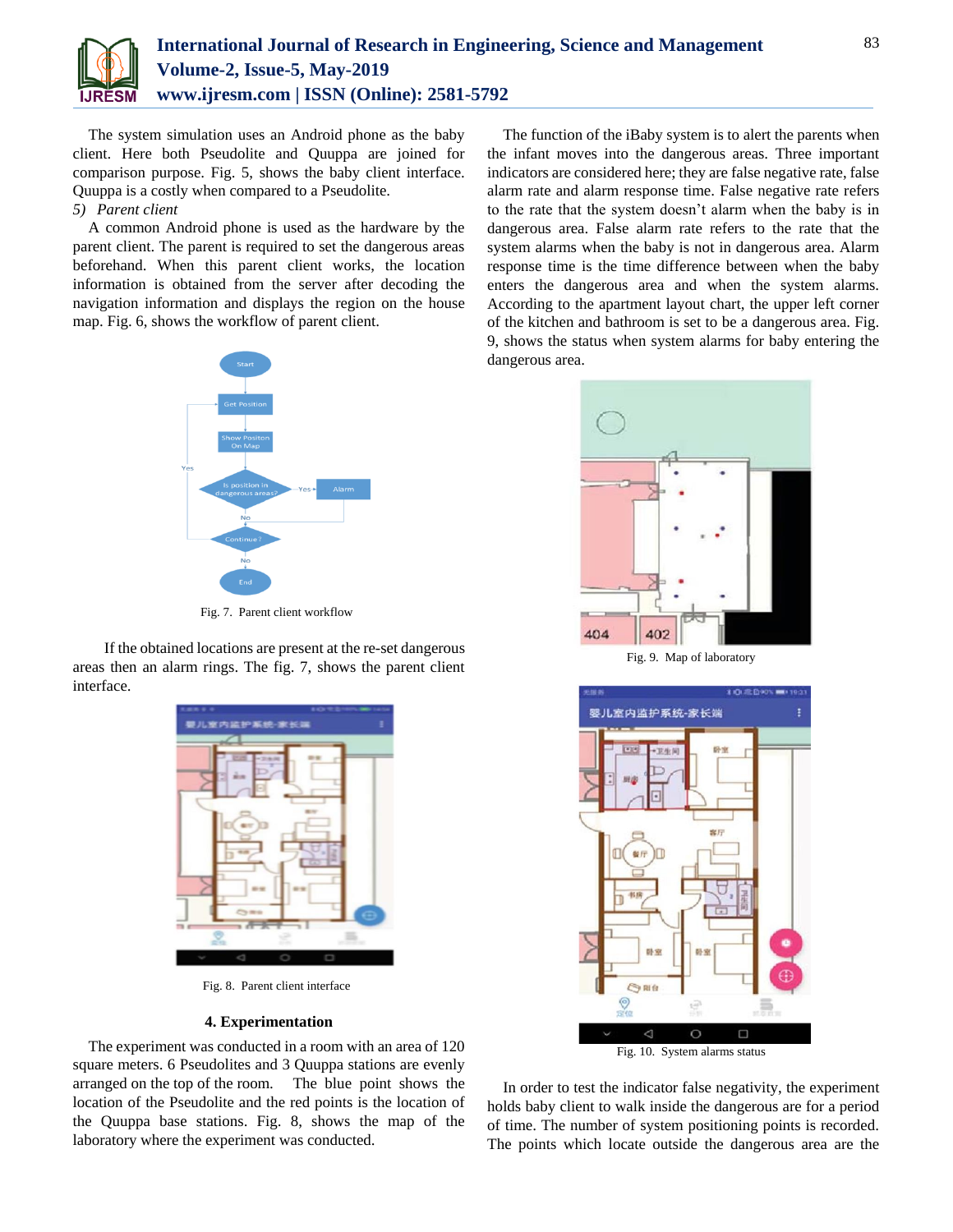

omissions reported points. The result of the number of omissions reported points divided by the total number is the false negative rate. The same experiment was conducted using Quuppa as well.

The next test was conducted to determine the false alarm rate. In this test the baby client is made to move around the dangerous areas and the number of system positioning points is recorded. Among the system alarm points recorded, those points which are shown outside the dangerous areas is considered and counted as the false alarm points. The total number of false alarm points divided by the total number gives the false alarm rate. The same test is done using Quuppa and the results are obtained.

The final test conducted is to determine the alarm response time. The experimenter walks from outside the dangerous area into the dangerous area, record the moment into the dangerous area and the system starts alarm, the difference between them is the alarm response time.

#### *A. Performance evaluation*

## *False negative rate*

Source

Pseudolite

| Quuppa

The above experimentation was conducted for both the Pseudolite as well as Quuappa under the same environmental conditions. The figure 3.10 shows the experimental positioning data.



In the fig. 10, the positioning of data depicted to the left is that of the Pseudolite and the positioning data depicted to the right is that of the Quuppa device. The number of green points depict the number of system positioning points which are located outside the dangerous areas are the false negative points. In case of the Pseudolite, the number of false negative points is less when compared to that of the Quuppa. The table 1, shows the false negative rate statistics.

Table 1 False negative rate statistics Positioning Total **Ommisions** False

54

Number

Number

249

162

**Negative Rate** 

 $0.8%$ 

 $33'$ 

# *1) False alarm rate*

After the experimentation the false alarm rate was observed for both the Pseudolite as well as the Quuppa. Fig. 11, shows the experimental positioning data for both the Pseudolite as well as the Quuppa.



In fig. 11, the positioning data depicted to the left is that of the Pseudolite as the positioning source and the one toward the right is that of the Quuppa device as the positioning source.

| Table 2                     |               |                    |                    |  |
|-----------------------------|---------------|--------------------|--------------------|--|
| False alarm rate statistics |               |                    |                    |  |
| Positioning                 | Total         | <b>False Alarm</b> | <b>False Alarm</b> |  |
| <b>Source</b>               | <b>Number</b> | Number             | Rate               |  |
| Pseudolite                  | 358           | 25                 | 7%                 |  |
| Quuppa                      | 183           | $\Omega$           | $0\%$              |  |

The table 3.2 shows the statistical data of the false alarm rate. *2) Alarm response time*

The experiment conducted to calculate the alarm response time gave certain values for both Pseudolite and Quuppa and this is depicted in the form of a graph as shown in the fig. 12.



Fig. 13. Alarm response time

In the fig. 12, the blue line indicates the use of Pseudolite as the positioning source, and the red line in the graph indicates Quuppa as the positioning source. The solid line indicates the response time and the dotted line indicates the average response time. The average response time using Quuppa as the positioning source is 2107.6ms and the average response time using the Pseudolite as the positioning source is 1103.9ms.

A comparison table for the results of the experiment is shown below,